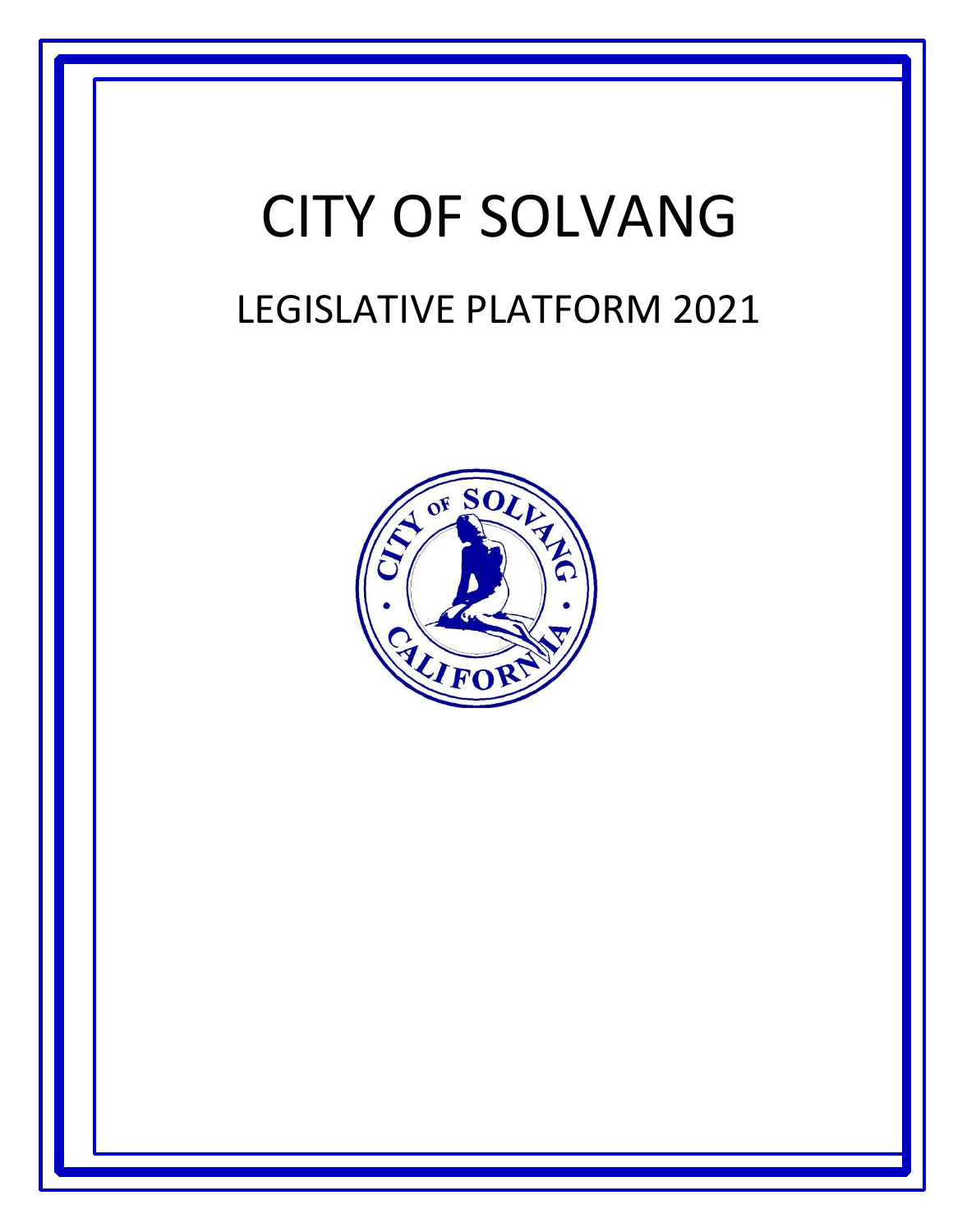# Introduction and Purpose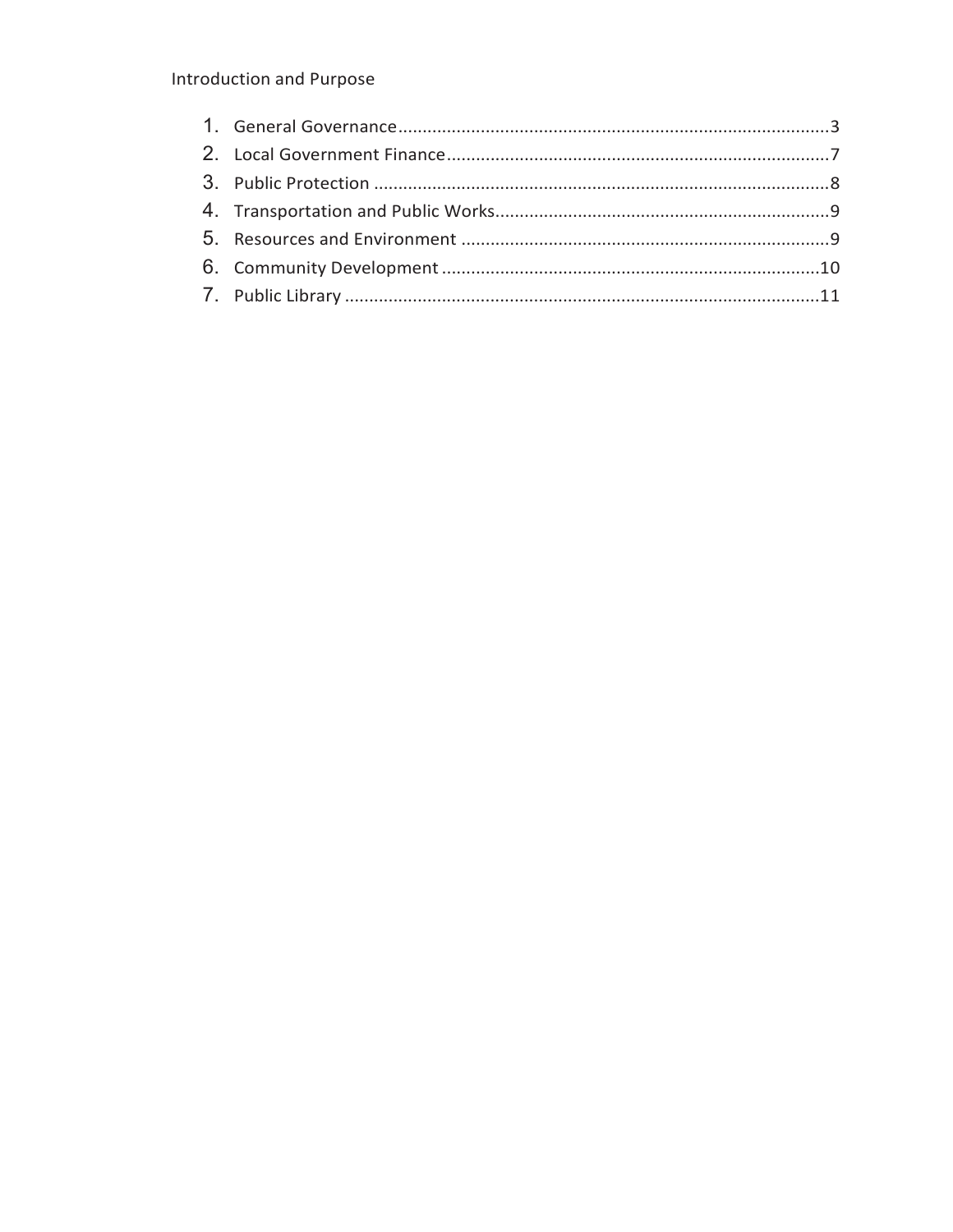#### **Introduction and Purpose**

- The City of Solvang has considered the Legislative Platform to facilitate the City's expeditious response to county, state, and federal legislation in a proactive manner, since legislation can often move quickly through legislative bodies, with insufficient time for the City Council to take formal action. The Legislative Platform further serves as a guide for the City Council to consider legislative affairs on an ad hoc basis.
- Whenever possible, the Mayor (or Mayor Pro Tem or City Manager, in the Mayor's absence) is authorized to sign correspondence expressing the City's position on pending legislation, consistent with the City's Legislative Platform and/or other positions on pending legislation consistent with prior City Council actions.
- City staff monitors state and county legislation for potential impacts to the City. Federal legislation may also be brought to staff's attention by the League of California Cities, or other professional organizations for fields such as engineering, water, finance, community development, or public safety.
- City positions on pending legislation on topics not included in the Legislative Platform require a vote of the City Council. Nothing in the Legislative Platform is intended to preclude consideration of any legislation by the City Council, regardless of whether it is included in the Legislative Platform.
- City positions in support of legislation on a specified topic shall be construed as opposition to something that shall do the opposite, and the reverse is also true. For example, if the Legislative Platform supports increased funding for libraries, it also inherently opposes decreased funding for libraries.
- The City may participate in the Legislative Action Day event hosted by the League of California Cities each spring. This event includes updates from the League of California Cities and its lobbyists representing cities' interests, panel discussions of critical issues, meetings with the City's representatives in the State Assembly and State Senate, and other networking opportunities. The City's elected officials and City staff may also participate on the League's Policy Committees which focus on specific policy areas. Staff communicates on a regular basis with elected officials and their representatives to address issues that arise in the City that may best be resolved with a legislative action.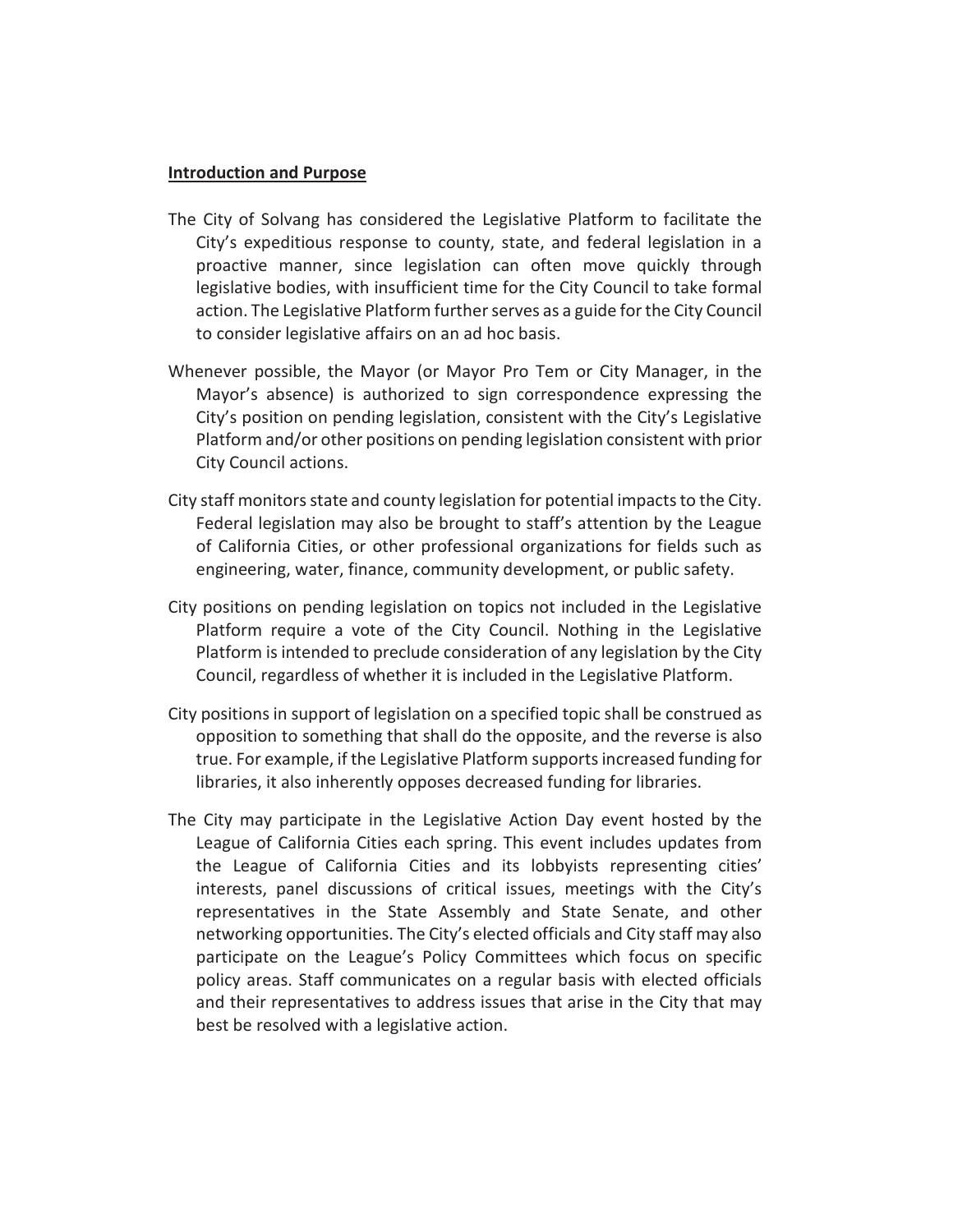## **1. GENERAL GOVERNANCE**

#### Local Control

a. Support legislation that protects local control and funding of vital community services including, but not limited to, improving public safety, land use planning, increasing transportation infrastructure investments, fair and community friendly environmental regulations, and the development of transparency measures of public meetings and other public disclosure requirements that are shared equally between elected and appointed officials at both the City and State governments.

#### Workers' Compensation

- a. Oppose legislation that would increase Workers' Compensation benefits that will result in additional employer costs.
- b. Support legislation that would reform the Workers' Compensation system to eliminate system abuse and limit presumptive eligibility claims for benefits.
- c. Support legislation that would reform the Workers' Compensation process to incentivize employees returning to work, creating a disincentive for those that do not return to available modified duty or alternate positions.

#### Unemployment Compensation

a. Oppose legislation that would increase employer liability for unemployment or that would reduce local discretion over the hiring and retention of employees.

#### Labor Relations

- a. Oppose legislation that would impede local administration of labor relations, and oppose legislation that would require, impose, or expand compulsory binding arbitration for public employees.
- b. Oppose legislation that would impose or expand state-mandated compulsory mediation or fact-finding processes that are not mutually agreed upon by the local public agency and its employee organizations.
- c. Oppose legislation that would increase the cost of benefits, the cost of administering benefits, or mandate that a specialized occupational group benefit be provided to all employees.
- d. Oppose legislation that reduces local control over public employee disputes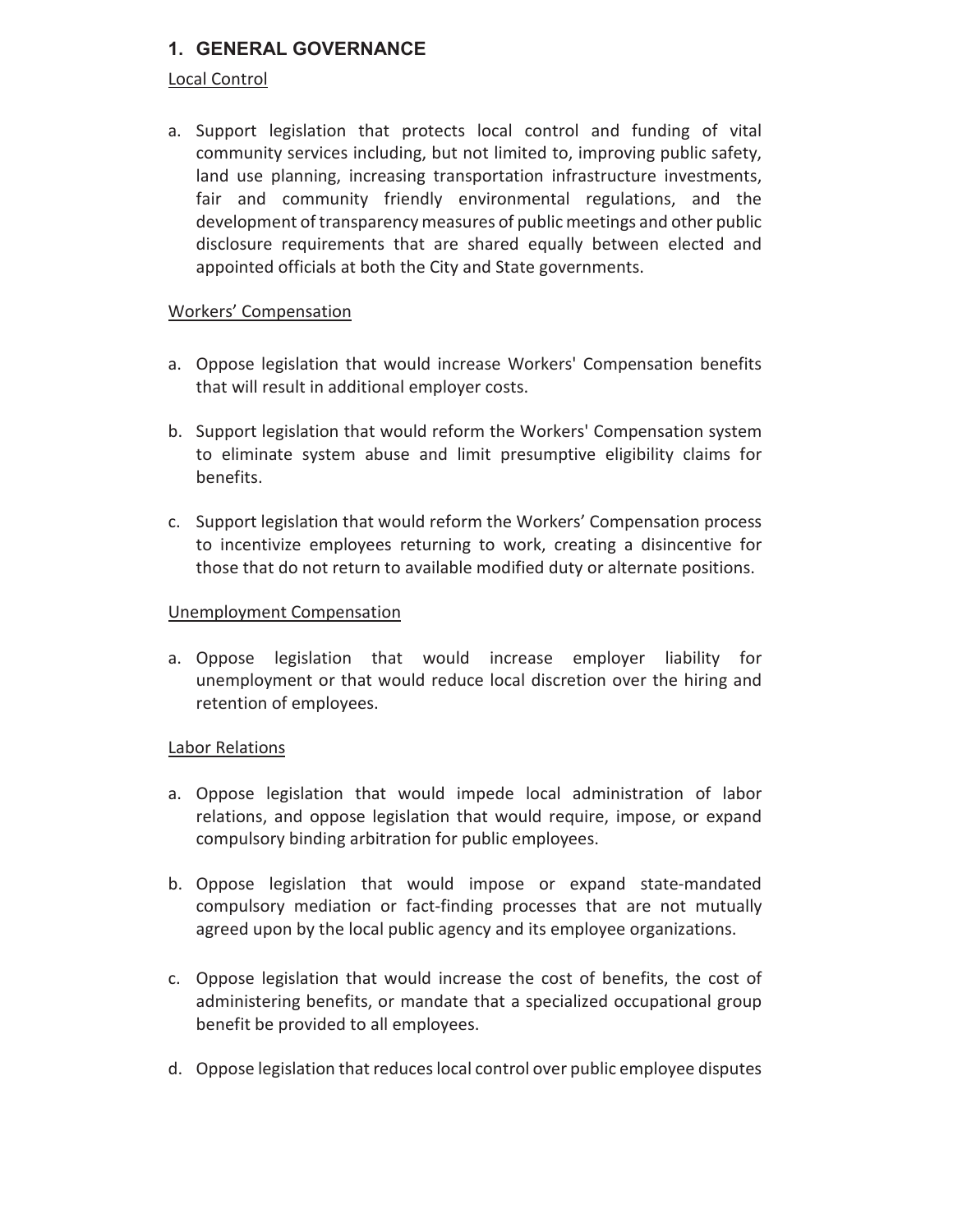and/or imposes regulations from an outside governmental agency or special interest group on such disputes.

- e. Oppose legislation that requires the use of City employees rather than allowing a City to have the flexibility to determine the most efficient means of providing a service, including contracting out.
- f. Support legislation that will maintain the confidentiality of personnel matters.

#### State and Local Government Relations

a. Oppose legislative efforts that restrict the City from representing itself, including using contract representation, on issues of importance before State agencies and commissions.

#### Pension Reform

- a. Support pension reform that will reduce long-term costs for participating agencies, provide long-term financial stability and sustainability, and allow agencies to continue to be effective locally in recruiting and retaining a skilled, quality work force.
- b. Support investment strategies that balance the short and long-term ability of CalPERS to meet its financial commitments to its members without relying on increased financial burdens on local agencies.

#### Telecommunications

- a. Support the authority of cities to maintain local control to zone and plan for the deployment of telecommunications infrastructure and the ability to maintain and manage the public right-of-way.
- b. Support the authority of cities to collect fair market fees for the use of local government infrastructure by telecommunications providers.
- c. Support the authority of local government to retain full control over the time, place, and manner for the use of the public right of way in providing telecommunications services, including the appearance and aesthetics of equipment placed within it.
- d. Support legislation that would preserve public, educational, and government (PEG) television channel funding and programming support by video service providers, such as: payments to local government of utility franchise fees, PEG fees, and facility/equipment grants; and furnishing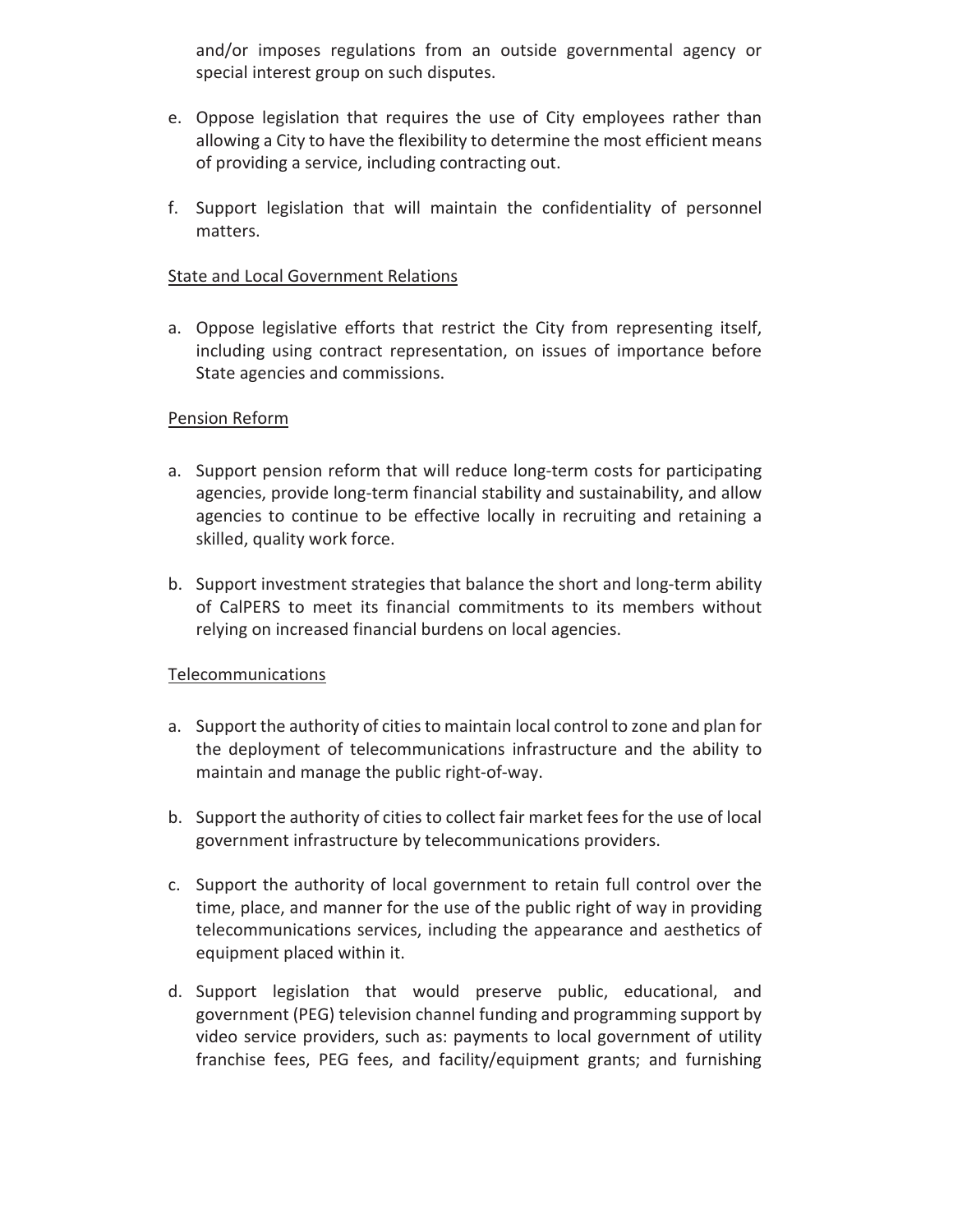public access production facilities.

e. Support efforts to provide for the improvement of broadband availability, accessibility, competition, and performance in the city and the county.

#### Economic Development

- a. Support legislation that would provide State or Federal aid and assistance in the development of local and regional economies.
- b. Support legislation that would provide resources and mechanisms to local governments to finance economic development efforts.
- c. Support legislation that would provide local officials more discretion in the use of State and Federal funds.
- d. Support legislation that will provide tools and incentives to support job creation and retention, such as Infrastructure Financing Districts, awarding of direct grants to fund the development of infrastructure that results in the creation and retention of jobs, the elimination of matching dollar requirements for economic development and infrastructure state grants; the provision of grants funding for infrastructure planning and design and the creation of economic development strategies; and allowing cities the maximum flexibility in the use of State funds toward local priorities that support job creation.
- e. Support legislation that provides additional tools to cities to provide business development and retention and job creation to generate economic stimulus.
- f. Support legislation that expands enterprise zones to assist city economic development.

## **2. LOCAL GOVERNMENT FINANCE**

#### State-Federal Mandated Programs

- a. Oppose legislation that fails to provide adequate funding or creates a negative cash position for the City for State and Federally mandated programs.
- b. Oppose measures that mandate procedures that would make local government more dependent on the State for financial stability.
- c. Support legislation that protects local control and funding of vital community services including, but not limited to, improving public safety,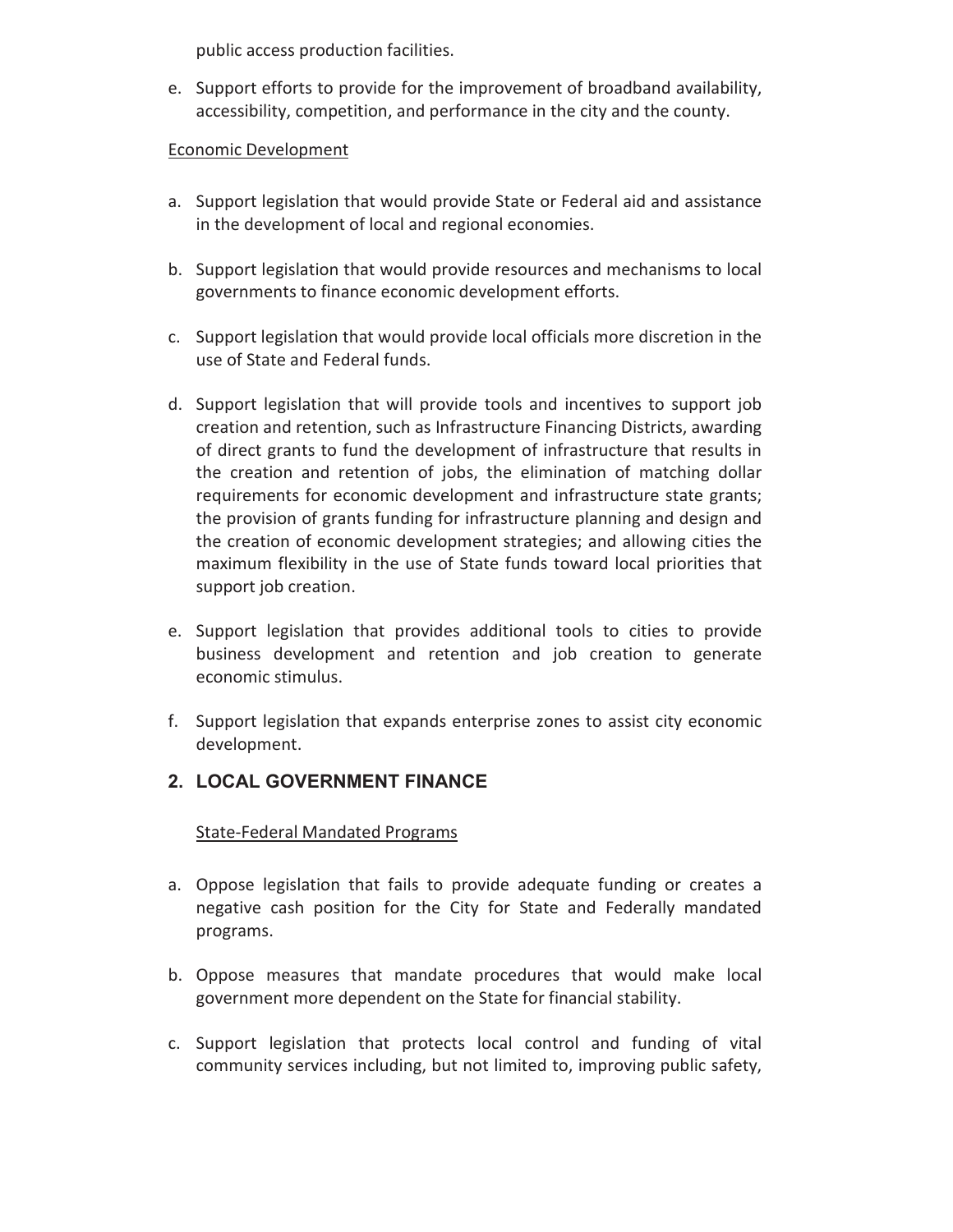land use planning, increasing transportation infrastructure investments, fair and community friendly environmental regulations, and the development of transparency measures of public meetings and other public disclosure requirements that are shared equally between elected and appointed officials at both the City and State governments.

#### Long Term Financing of Local Agencies

- a. Oppose legislation that shifts revenue from local government to the State, or another agency, for any purpose, or that reduces local discretion in the use of local government revenues.
- b. Support legislation that further protects local government revenue from being taken, confiscated, shifted, diverted, or otherwise used to fund State government, or another agency's, operations, and responsibilities.

#### Revenues, Fees, and Taxes

- a. Support legislation that maintains or provides funding mechanisms to provide better service (i.e., streets and roads infrastructure, economic development related programs, water and sewer infrastructure).
- b. Oppose legislation that would change the property tax collection method or formula that would result in less property tax to local governments.
- c. Oppose legislation that would transfer a local government's reserves, or designated reserves, to the State or other agency, or reduces a local government's revenue due to the level of reserves it maintains.
- d. Oppose legislation that would reduce or eliminate critical local programs and services as a result of State budget cuts (i.e., public safety, transportation, streets and roads).
- e. Support legislation that would amend the State Constitution Article XIIID, Section 6.C, to include storm drain fees among the list of types of fees that are exempt from the voting requirements imposed by Proposition 218.
- f. Support State and local authority for cities to collect their fair allocation of sales tax on Internet or other remote transactions.
- g. Support legislation that returns motor vehicle license fees to local governments without any offsets to existing local revenues.
- h. Support legislation to collect and retain for local agencies the full amount of local transient occupancy tax from online sales of lodging.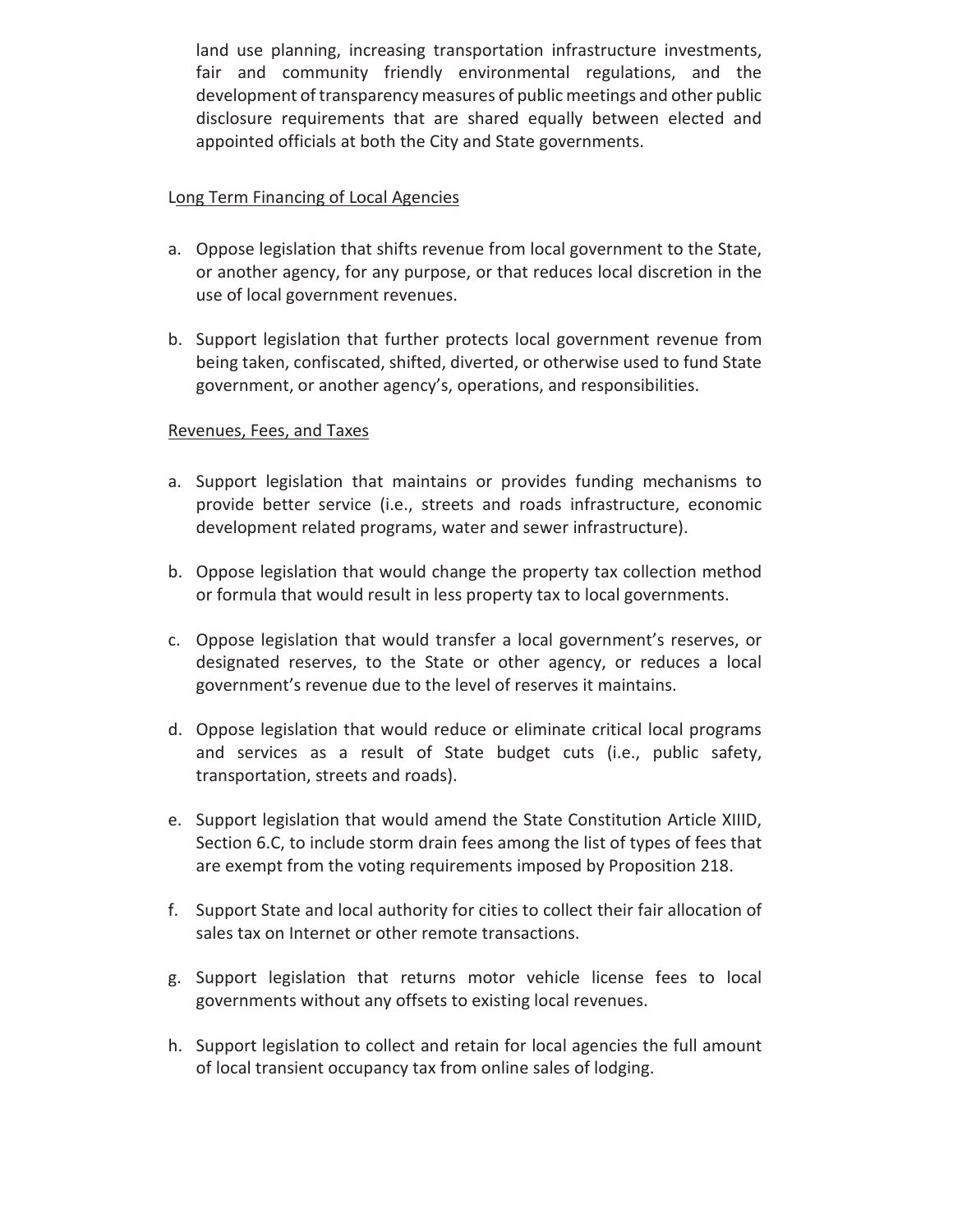# **3. PUBLIC PROTECTION**

#### Public Safety

a. Support legislation that provides for additional funding sources dedicated to public safety programs (911 systems, interoperability, fire suppression, medical response), services, and personnel

#### Cannabis Regulation

- a. Support legislation that enhances and protects maximum local regulatory, land use, and enforcement authority in relation to medical and adult use cannabis businesses.
- b. Support legislation that recognizes and affirms the authority of cities as it relates to the location, operation, and establishment of medical and adult use cannabis businesses, including deliveries of cannabis.

# **4. TRANSPORTATION AND PUBLIC WORKS**

#### **Transportation**

- a. Oppose legislation that directs local transportation funds away from cities.
- b. Support legislation that appropriates State and Federal funds to city and regional governments for transportation projects, including funds for the preservation and maintenance of streets and roads.

#### Vehicles

- a. Support legislation that promotes maximum city control of local streets and the road system.
- b. Support legislation that promotes vehicle speed limits that are designated and enforced with consideration of street design, neighborhood characteristics, adjacent land use, and mix of transportation mode usage.

#### Solid Waste and Recycling

a. Support legislation that provides cities with financial assistance for programs designed to provide for the safe disposal of solid, hazardous, and special wastes.

#### Public Works

a. Support legislation that would allow the City increased discretion for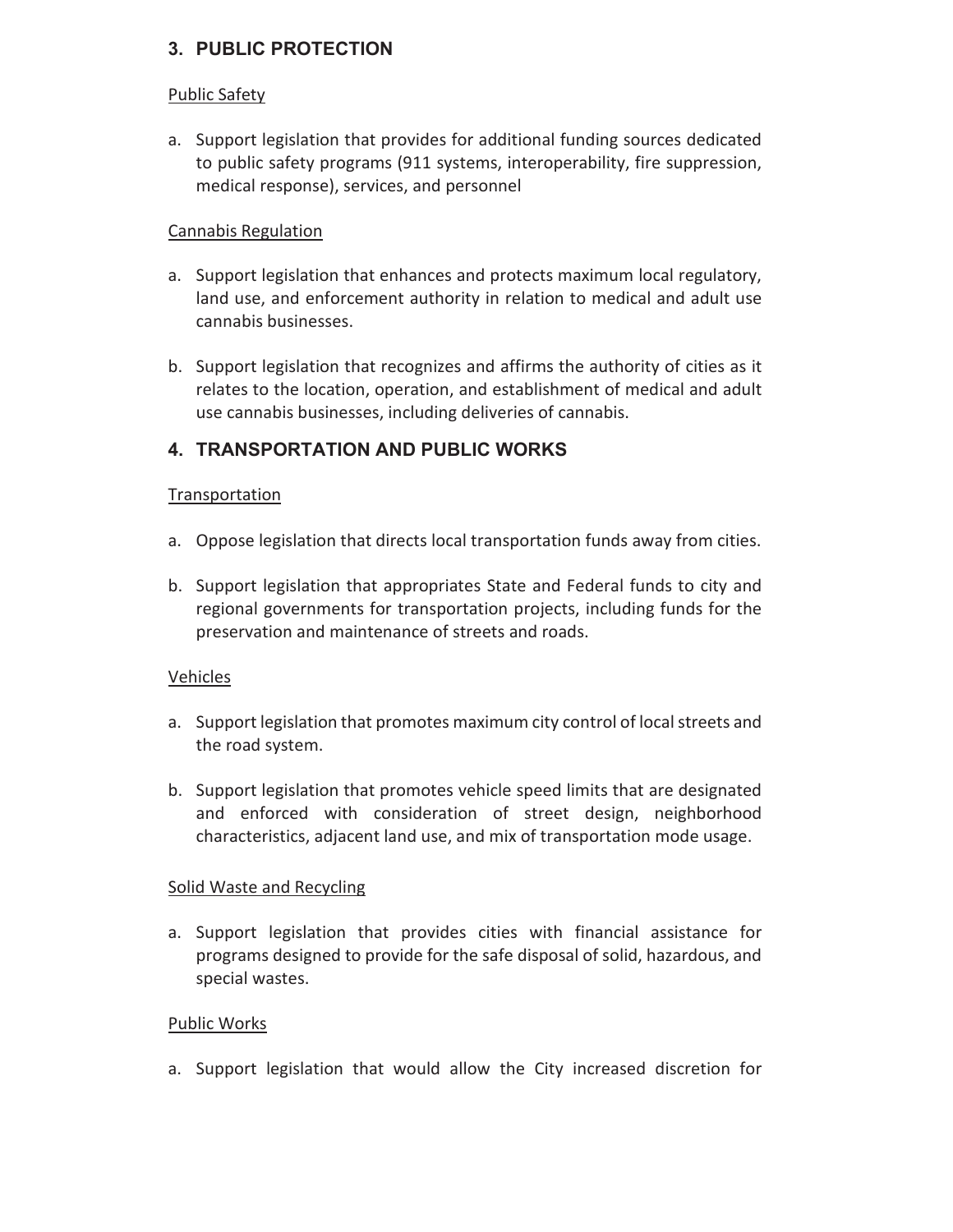awarding contracts.

b. Support legislation that promotes innovative ways of contracting for public projects allowing for award based on best value while providing full and open competition/supports flexibility for public private partnerships to enhance public works funding.

# **5. RESOURCES AND ENVIRONMENT**

### Water

- a. Support legislation that would provide Southern California with a more stable and reliable water supply, including expanded water storage projects.
- b. Support legislation that would provide economic incentives and funding to develop alternative local water resources.
- c. Support legislation that would advance the opportunity for local governments to provide reclaimed/recycled water as an alternate water source.
- d. Support legislation that would address the conflict of interest requirements and the ten percent rule that governs the State and Regional Water Quality Control Board.
- e. Support legislative efforts to provide financial and technical assistance for the development of local water supply enhancement projects that promote resource sustainability including, but not limited to, groundwater desalination, recycled water, and distribution system interconnection projects designed to reduce dependence on the imported water supply from the Bay Delta.
- f. Support legislation that would make it easier for cities to fund and comply with new and increasingly stringent storm water quality permit requirements.

## Storm Drain and Sewer

a. Oppose legislation that imposes more stringent requirements on storm drain runoff without providing funding and/or consideration of the feasibility of monitoring and mitigation of such requirements.